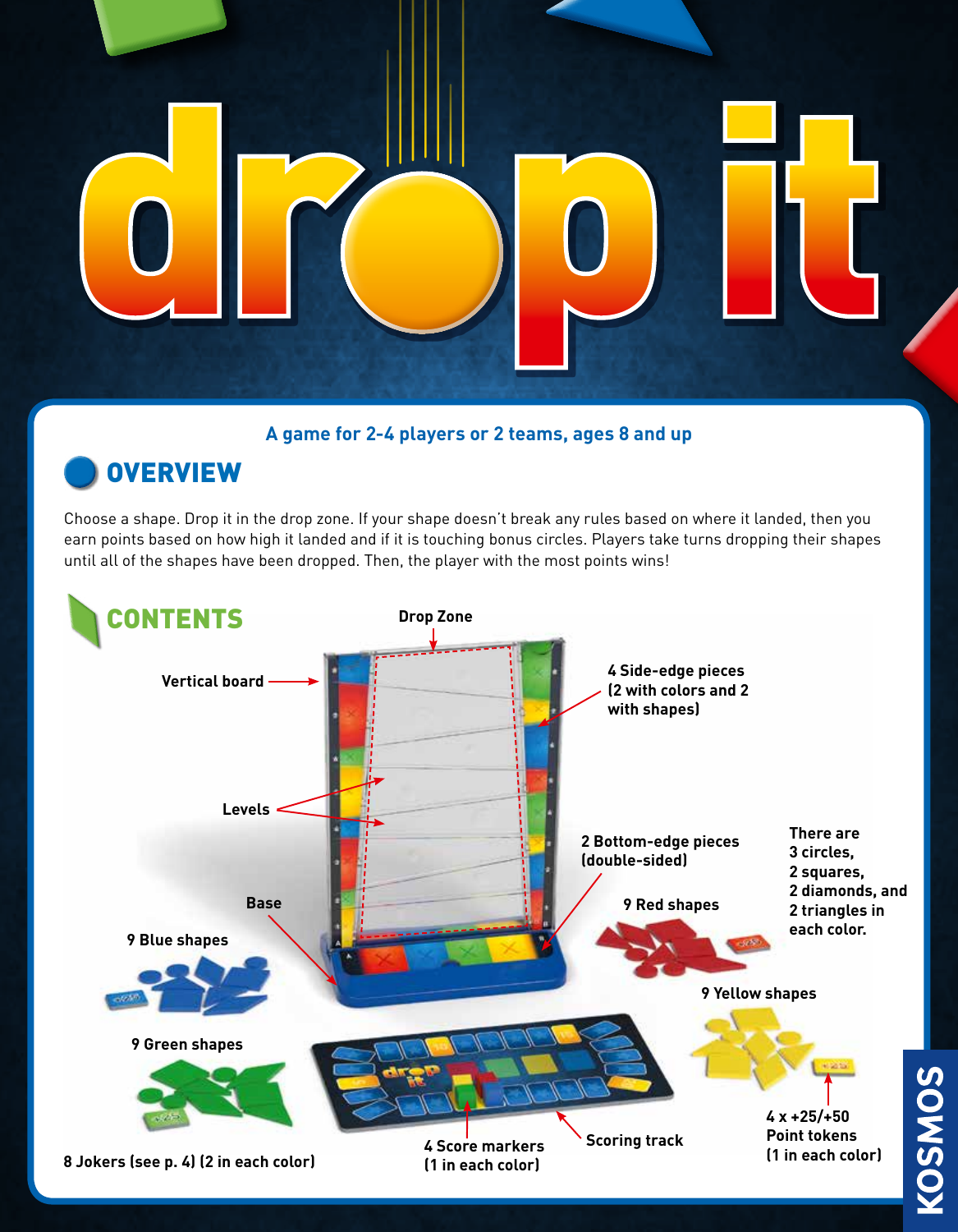**1.** Place the **base** in front of you so that the **letters A and D** are on the **left** side, and **B and C** are on the **right** side. **2.** Hold the **vertical board** so that the **letters A and D** are on the **left** side, and **B and C** are on the **right** side. **3.** Carefully slide the **vertical board** into the channel in the **base** from the left side of the base. Make sure that the letters in the four corners of the vertical board and base match: A with A, B with B, C with C, and D with D. **4.** Lay the **bottomedge pieces** into the recesses in the base with their **colored sides** facing up. Make sure the **letters match. 5.** Slide the **colored side-edge pieces** down into the slots on the sides of the vertical board. Make sure the **letters match.**

**6.** Place the game board in the middle of the table so everyone can reach. Place the **scoring track** next to the game board. Set your **score markers** on the large yellow starting space.

Note: You do not need the two side-edge pieces with shapes, or the jokers, for the base game. See page 4 for variants.

# **SHAPES**



Each player gets one complete set of shapes in one color, and the matching score marker and point token.

# **Three players:**

Each player gets one complete set of shapes in one color, and the matching score marker and point token. In addition, **divide up the shapes of the unused fourth color as shown.**

### **Two players or two teams:**



Each team or player gets two complete sets of shapes, one matching score marker, and both matching point tokens.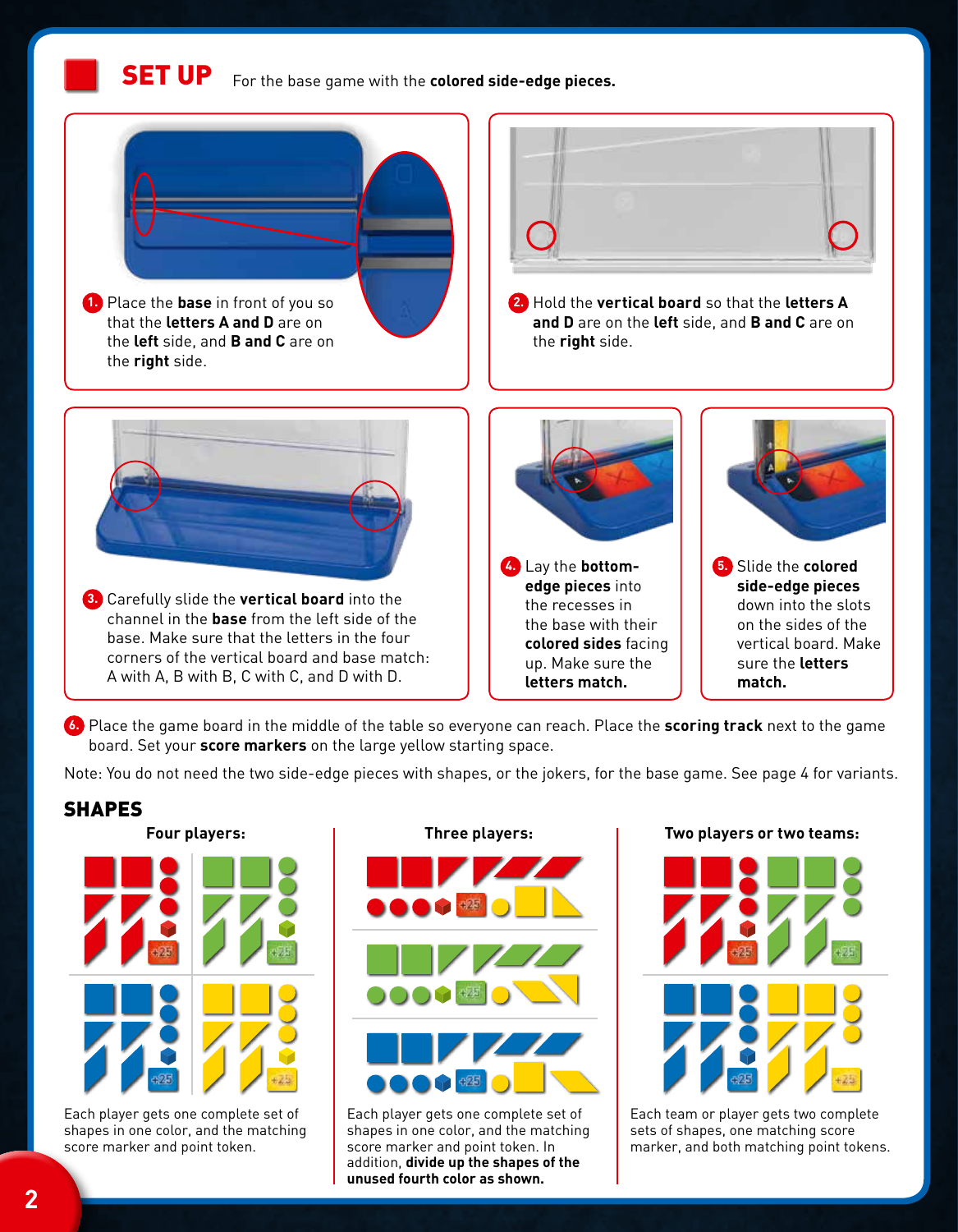**AME PLAY** 

The player who most recently had a birthday begins. Players take turns dropping one of their shapes into the drop zone. When it's your turn, do the following five steps. Then, it's the turn of the player to your left. Proceed in this way, in clockwise order.

**1. Choose one of your shapes.**

**2. Drop it**  in the drop

zone.

**3.** Check to **make sure your shape didn't break any landing rules.**

# LANDING RULES

These rules apply to the final resting position of your shape after you drop it and it stops moving.

- **SHAPE:** Your shape is not allowed to be **touching any shapes** that are the **same shape i .**
- **COLOR:** Your shape is not allowed to be **touching any shapes** of the **same color ii**
- **EDGE:** Your shape is not allowed to be **touching any edges of the drop zone that are marked by symbols** of the **same color iii or shape iv** printed on the **side-edge pieces or bottom-edge pieces**. (Note: This rule only pertains to the **edges** of the drop zone, not the entire area of a level or the entire column area above a bottom-edge symbol.)
- **HEIGHT:** Your shape is not allowed to be **sticking out above the top of the drop zone** (at the top of the vertical game board) **v** .

If you break one or more of the landing rules, you earn **no** points for that shape.



**4.** If you didn't break any landing rules, **figure out how many points you scored.**

**5. Move your score marker** forward on the scoring track according to the number of points you scored.

## SCORING POINTS

**• LEVEL POINTS:** Determine the **highest level** in which **your shape** landed. You earn the number of points equal to the level number.

For example, a shape in level 3 earns 3 points **v** , and a shape in level 5 earns 5 points **vi** .

- **BONUS POINTS:** Determine if one or more of the **bonus circles** on the game board is covering a part of your shape. If so, you earn bonus points according to the **size of the bonus circle vii** .
	- **Large bonus circle: 1 point**
	- **Medium bonus circle: 2 points**
	- **Small bonus circle: 3 points**

In the example below, the blue square is touching only a yellow edge and a red triangle. It did not break any landing rules. Therefore, it earns 5 points for landing (at least partly) in level 5, and 2 bonus points for overlapping a medium bonus circle, for a total of 7 points.



**• POINT TOKENS:** If you earn more than 25 points, place your point token with the "+25" side face up on the scoring track space of the matching color. If you earn more than 50 points, flip your point token so the "+50" side shows. In a two-person or team game, use your second point token if necessary.



# GAME END

As soon as all of the players have dropped their **final shapes** and **assessed any points** earned with them, the game is over. The winner is the player with the most points! Don't forget to factor in your "+25" or "+50" point tokens. In case of a tie, all of the tied players are the winners.